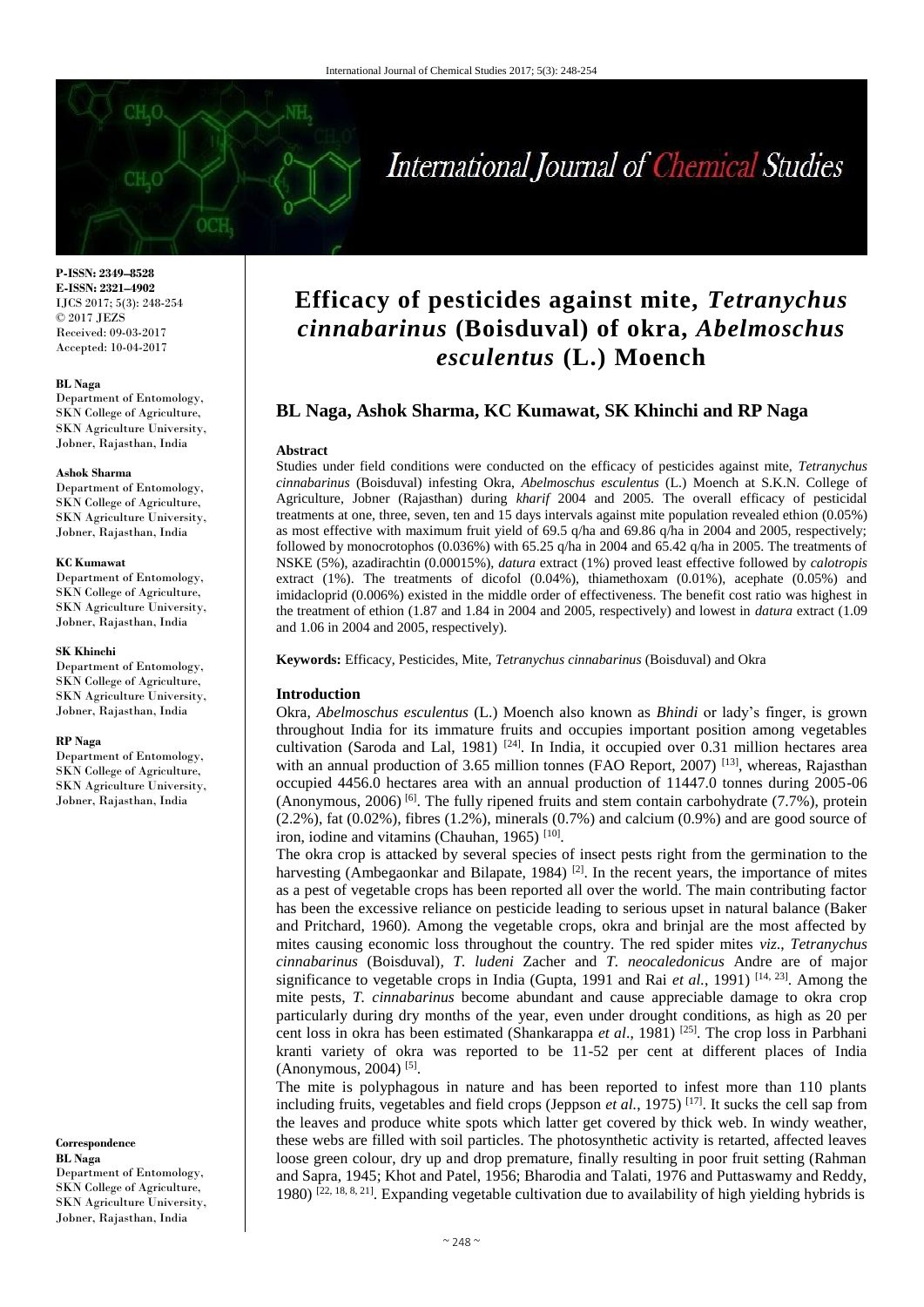Providing sufficient food and congenial environment for the mite to multiply on regular basis. As such, the present investigations have been Studies on efficacy of pesticides against mite, *T. cinnabarinus* of okra, *A. esculentus*.

#### **Materials and Methods**

The experiment was laid out in a simple randomized block design with 11 treatments (Table1) including untreated check and three replications with each plot measuring 2.25 x 3.90 m<sup>2</sup> with row to row and plant to plant distance of 45 cm and

30 cm, respectively. The experiment was conducted on the efficacy of pesticides against mite, *T. cinnabarinus* of okra, *A. esculentus* at Horticulture Farm, S.K.N. College of Agriculture, Jobner during *kharif*, 2004 and 2005. The variety Arka Anamika was sown in the second week of July 2004 and 2005 for this purpose. The pesticides were sprayed in the evening hours on the crop with the help of foot sprayer when the mite population built up sufficiently. In all, two sprays were applied in the first (500 liter water/ha) and fourth week of September (600 liter water/ha) during 2004 and 2005.

| S. No. | Name of pesticides      | <b>Trade name</b>        | <b>Formulation</b> | Concentration $(\% )$ |
|--------|-------------------------|--------------------------|--------------------|-----------------------|
| 1.     | Monocrotophos           | <b>Nuvacron</b>          | 36 SL              | 0.036                 |
| 2.     | Dicofol                 | Kelthane                 | 18.5 EC            | 0.04                  |
| 3.     | Acephote                | Asataf                   | 75 SP              | 0.05                  |
| 4.     | Ethion                  | Ethion                   | 50 EC              | 0.05                  |
| 5.     | Thiamethoxam            | Actara                   | 25 WG              | 0.01                  |
| 6.     | Imidacloprid            | Confidor                 | 17.8 SL            | 0.006                 |
| 7.     | <b>NSKE</b>             |                          |                    | 5.0                   |
| 8.     | Azadirechtin            | Nimbecidine              | $0.03$ EC          | 0.00015               |
| 9.     | Calotropis leaf extract | $\overline{\phantom{a}}$ |                    | 1.0                   |
| 10.    | Datura leaf extract     |                          |                    | 1.0                   |

**Table 1:** Details of pesticides used

#### **Preparation of fresh leaf extract of** *datura* **and** *aak*

To prepare leaf extract, 100 g of fresh leaves of each plant *viz*; *datura stramonium* L. and *Calotropis procera* L. were washed with sterilized distilled water and grinded in 100 ml distilled water. The macerate was filtered through double layered cheese cloth and centrifuged at 3500 rpm for 20 minutes. The supernatant was filtered through whatman's filter paper No. 42. Extract (100%) thus obtained was utilized for further experimentation (Jayadevi et al., 2003)<sup>[16]</sup>.

#### **Preparation of neem seed kernel extract (NSKE-5%)**

Half kilogram of neem seed kernels were powdered well using wooden beam. Powdered neem seed kernel was soaked in one litre of water for overnight. After 24 hrs the filtrate was made up to 10 litres and used for spraying.

#### **Method of observations**

Absolute mite, *T. cinnabarinus* population counts were made just before treatment (pre-treatment) and 1, 3, 7, 10 and 15 days after each treatment (post-treatment). The observations were recorded on randomly selected five plants. The three leaves one each from top (young), middle (mature) and bottom (old) portions of tagged okra plants were plucked randomly, collected in separate properly labeled polythene bags and brought to the laboratory without disturbing mites for assessing population under stereo binocular microscope. Both upper and lower portions of the leaves were examined. The data so obtained were subjected to statistical analysis of variance.

For evaluating the efficacy of pesticides, the per cent mortality data were computed for analysis of variance after angular transformation, using the formula given by Henderson and Tilton (1955), which is a modification of Abbott (1925) formula:  $\zeta$   $\approx$   $\approx$ 

Per cent reduction in mite population = 
$$
1 \begin{bmatrix} \text{Ta } x \text{ Cb} \\ \text{---} \\ \text{Tb } x \text{ Ca} \end{bmatrix} 100
$$

Where:

Ta = Population in treated plots after treatment

Tb = Population in treated plots before treatment

Ca = Population in untreated plots after treatment

 $Cb = Population$  in untreated plots before treatment

#### **Results and Discussion**

The relative efficacy of 10 pesticides, namely, monocrotophos (0.036%), dicofol (0.04%), acephate (0.05%), ethion (0.05%), thiamethoxam (0.01%), imidacloprid (0.006%), NSKE (5%), azadirachtin (0.00015%), *calotropis* extract (1%) and *datura*  extract (1%) was evaluated against mite, *T. cinnabarinus*  under field conditions. Two sprays were made with recommended dosage of pesticides when the population of mite built up.

The data revealed a significant difference among the sprays, as well as interaction between insecticidal treatments and sprays. The data indicated that all the pesticidal treatments spray after one day reduced mite population significantly, over untreated check (Table2). In 2004, the treatment of monocrotophos proved most effective in reducing the mite population (82.67%) and was found superior to rest of the treatments. The next effective treatments were ethion and dicofol with 71.12 and 66.87 per cent reduction, respectively. The treatments of thiamethoxam, acephate and imidacloprid were found at par and in middle order of efficacy resulting in 61.30, 59.72 and 60.50 per cent reduction in mite population, respectively. These trends were followed by NSKE (44.42%). azadirachtin (38.30%), *calotropis* extract (35.90%) and *datura* extract (35.62%) proved least effective and did not differ significantly. In 2005, monocrotophos (80.87%) emerged as the most effective treatment spray after one day reducing the mite population and was found significantly superior over rest of the treatments (table 2). The treatments of ethion (68.32%) and dicofol (65.92%) were observed as the second best group of treatments. The thiamethoxam (60.35%), imidacloprid (60.30%) and acephate (58.90%) ranked in middle order of efficiency. However, the NSKE (45.17%) treatment differed significantly with these treatments. The azadirachtin (37.77%), *calotropis* extract (35.95%) and *datura* extract (35.95%) were found to be least effective and stood at par. The pooled data revealed that monocrotophos reduced the mite population to a level of 81.77 per cent and proved significantly superior to rest of the treatments (table 2). The second best treatments were ethion (69.72%) and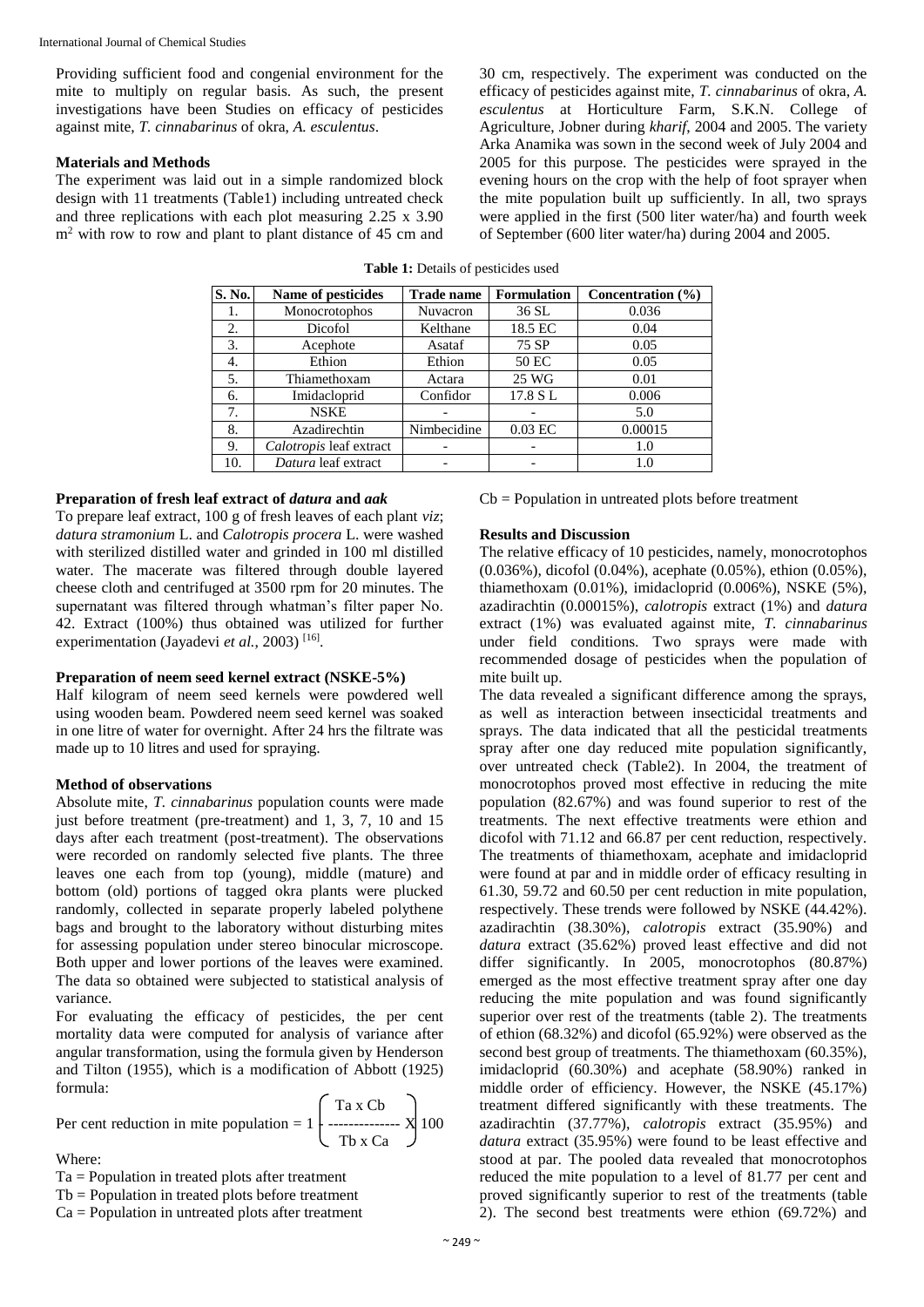dicofol (66.39%), both were found at par. The treatments with thiamethoxam (60.82%), imidacloprid (60.52%) and acephate (59.31%) stood superior to rest of the treatments, however NSKE (44.79%) differed significantly with these treatments. The treatments of azadirachtin (38.03%), *calotropis* extract (35.92%) and *datura* extract (35.78%) were proved to be least effective and at remained par to each other. Ascending order effectivity of pesticides was: *datura* extract, *calotropis*  extract, azadirachtin, NSKE, acephate, imidacloprid, thiamethoxam, dicofol, ethion and monocrotophos.

**Table2:** Efficacy of different pesticides against *Tetranychus cinnabarinus* (Boisduval) infesting okra at one day after spray

|       |                    |               | Mean per cent reduction in mite population |                            |         |                       |                          |                    |                       |                          |         |  |  |
|-------|--------------------|---------------|--------------------------------------------|----------------------------|---------|-----------------------|--------------------------|--------------------|-----------------------|--------------------------|---------|--|--|
| S. No | <b>Treatments</b>  | Conc. $(\% )$ |                                            | 2004                       |         |                       | 2005                     |                    |                       | Pooled                   |         |  |  |
|       |                    |               | $1st$ spray                                | 2 <sup>nd</sup> spray Mean |         | 1 <sup>st</sup> spray | 2 <sub>nd</sub><br>spray | Mean               | 1 <sup>st</sup> spray | 2 <sup>nd</sup><br>spray | Mean    |  |  |
| 1.    | Monocrotophos      | 0.036         | 81.25                                      | 84.10                      | 82.67   | 79.30                 | 82.45                    | 80.87              | 80.27                 | 83.27                    | 81.77   |  |  |
|       |                    |               | (64.34)                                    | (66.50)                    | (65.40) | (62.94)               | (65.23)                  | (64.09)            | (63.64)               | (65.87)                  | (64.75) |  |  |
| 2.    | Dicofol            | 0.04          | 65.70                                      | 68.05                      | 66.87   | 64.15                 | 67.70                    | 65.92              | 64.92                 | 67.87                    | 66.39   |  |  |
|       |                    |               | (54.15)                                    | (55.58)                    | (54.86) | (53.21)               | (55.37)                  | (54.29)            | (53.68)               | (55.47)                  | (54.57) |  |  |
| 3.    | Acephate           | 0.05          | 58.19                                      | 61.25                      | 59.72   | 57.35                 | 60.45                    | 58.90              | 57.77                 | 60.85                    | 59.31   |  |  |
|       |                    |               | (49.71)                                    | (51.50)                    | (50.60) | (49.22)               | (51.03)                  | (50.13)            | (49.47)               | (51.27)                  | (50.37) |  |  |
| 4.    | Ethion             | 0.05          | 71.35                                      | 70.90                      | 71.12   | 69.60                 | 67.05                    | 68.32              | 70.47                 | 68.97                    | 69.72   |  |  |
|       |                    |               | (57.63)                                    | (57.35)                    | (57.49) | (56.53)               | (54.97)                  | (55.75)            | (57.08)               | (56.16)                  | (56.62) |  |  |
| 5.    | Thiamethoxam       | 0.01          | 62.40                                      | 60.20                      | 61.30   | 61.55                 | 59.15                    | 60.35              | 61.97                 | 59.67                    | 60.82   |  |  |
|       |                    |               | (52.17)                                    | (50.89)                    | (51.53) | (51.67)               | (50.27)                  | (50.97)            | (51.92)               | (50.58)                  | (51.25) |  |  |
| 6.    | Imidacloprid       | 0.006         | 61.00                                      | 60.50                      | 60.75   | 60.85                 | 59.75                    | 60.30              | 60.92                 | 60.12                    | 60.52   |  |  |
|       |                    |               | (51.35)                                    | (51.06)                    | (51.21) | (51.26)               | (50.62)                  | (50.94)            | (51.31)               | (50.84)                  | (51.07) |  |  |
| 7.    | <b>NSKE</b>        | 5.0           | 45.10                                      | 43.75                      | 44.42   | 44.15                 | 46.20                    | $\overline{4}5.17$ | 44.62                 | 44.97                    | 44.79   |  |  |
|       |                    |               | (42.18)                                    | (41.40)                    | (41.79) | (41.64)               | (42.82)                  | (42.23)            | (41.91)               | (42.11)                  | (42.01) |  |  |
| 8.    | Azadirechtin       | 0.00015       | 37.15                                      | 39.45                      | 38.30   | 36.70                 | 38.85                    | 37.77              | 36.92                 | 39.15                    | 38.03   |  |  |
|       |                    |               | (37.55)                                    | (38.90)                    | (38.23) | (37.29)               | (38.55)                  | (37.92)            | (37.42)               | (38.73)                  | (38.07) |  |  |
| 9.    | Calotropis extract | 1.0           | 34.70                                      | 37.10                      | 35.90   | 33.90                 | 38.00                    | 35.95              | 34.30                 | 37.55                    | 35.92   |  |  |
|       |                    |               | (36.09)                                    | (37.52)                    | (36.81) | (35.61)               | (38.06)                  | (36.84)            | (35.85)               | (37.79)                  | (36.82) |  |  |
| 10.   | Datura extract     | 1.0           | 35.15                                      | 36.10                      | 35.62   | 34.10                 | 37.80                    | 35.95              | 34.62                 | 36.95                    | 35.78   |  |  |
|       |                    |               | (36.36)                                    | (36.93)                    | (36.64) | (35.73)               | (37.94)                  | (36.84)            | (36.05)               | (37.44)                  | (36.74) |  |  |
|       | Mean               |               | 55.19                                      | 56.14                      | 55.66   | 54.16                 | 55.74                    | 54.95              | 54.67                 | 55.93                    | 55.30   |  |  |
|       |                    |               | (48.15)                                    | (48.76)                    | (48.42) | (47.51)               | (48.44)                  | (47.99)            | (47.83)               | (48.62)                  | (48.23) |  |  |
|       |                    |               | Treatment                                  | Spray                      |         | T x S Treatment       | Spray                    | T x S              | Treatment             | Spray                    | T x S   |  |  |
|       |                    | $SEm+$        | 0.77                                       | 0.34                       | 1.10    | 0.79                  | 0.35                     | 1.13               | 0.61                  | 0.24                     | 0.78    |  |  |
|       |                    | $CD$ at 5%    | 2.22                                       | 0.99                       | 3.14    | 2.28                  | 1.02                     | 3.23               | 1.72                  | 0.70                     | 2.22    |  |  |

Figures in parenthesis are angular transformed values,  $T =$  treatment,  $S =$  Spray

The data revealed a significant difference among the sprays as well as interaction between treatments and sprays (Table3). In *kharif* 2004, the spray of ethion and monocrotophos after three days revealed a high degree of reduction of mite population, *viz.*, 85.80 and 83.30 per cent, respectively and stood at par to each other but proved significantly superior over rest of the treatments. the next effective group comprised of dicofol (68.10%), thiamethoxam (65.97%), imidacloprid (63.92) and acephate (62.37%) also stood at par to each other. the azadirachtin (45.45%), *datura* extract (45.35%), NSKE (45.10%) and *calotropis* extract (43.65%) provided a low reduction of the mite population and remained at par and significantly inferior to other treatments in *kharif* 2005, it was evident from the data that ethion (83.55%) and monocrotophos (82.02%) stood significantly superior over rest of the treatments and both were at par to each other (table 3) The azadirachtin (45.75%), NSKE (44.52%), *Datura*  extract (44.41%) and *Calotropis* extract (43.42%) remained at par to each other and stood at lower order of efficacy. However, treatments of dicofol (67.40%), thiamethoxam (65.25%), imidacloprid (63.25%) and acephate (62.77%) exhibited their efficacy in middle order and stood at par to each other. The pooled mean revealed wide variability among the efficacy of different pesticides in reducing mite population. ethion (84.67%) and monocrotophos (82.66%) emerged as the most effective treatments and reduced the mite population significantly over the other treatments, however both were statistically at par. The dicofol stood second with regards to reduction of mite population (67.75%). The treatments of azadirachtin (45.60%), *Datura* extract (44.88%), NSKE (44.81%) and *Calotropis* extract (43.53%) stood at lower order with respect to the reduction of mite population, however, statistically remained at par. The other treatments existed in the middle order of efficacy against the mite. The overall trend of efficacy in ascending order wa: *calotropis*  extract, NSKE, *datura* extract, azadirachtin, acephate, imidacloprid, thiamethoxam, dicofol, monocrotophos and ethion.

**Table 3:** Efficacy of different pesticides against *Tetranychus cinnabarinus* (Boisduval) infesting okra at three days after spray

|                     |                   |               | Mean per cent reduction in mite population |                    |         |             |                    |         |             |                             |         |  |  |
|---------------------|-------------------|---------------|--------------------------------------------|--------------------|---------|-------------|--------------------|---------|-------------|-----------------------------|---------|--|--|
| S. No               | <b>Treatments</b> | Conc. $(\% )$ | 2004                                       |                    |         | 2005        |                    |         | Pooled      |                             |         |  |  |
|                     |                   |               | $1st$ spray                                | $2nd$ spray   Mean |         | $1st$ spray | $2nd$ spray   Mean |         | $1st$ spray | 2 <sup>nd</sup> spravl Mean |         |  |  |
| 1.                  | Monocrotophos     | 0.036         | 82.75                                      | 83.85              | 83.30   | 81.60       | 82.45              | 82.02   | 82.17       | 83.15                       | 82.66   |  |  |
|                     |                   |               | (65.46)                                    | (66.30)            | (65.88) | (64.60)     | (65.23)            | (64.91) | (65.03)     | (65.63)                     | (65.33) |  |  |
| $\mathcal{D}$<br>۷. | Dicofol           | 0.04          | 67.15                                      | 69.05              | 68.10   | 66.85       | 67.95              | 67.40   | 67.00       | 68.50                       | 67.75   |  |  |
|                     |                   |               | (55.03)                                    | (56.20)            | (55.62) | (54.85)     | (55.52)            | (55.18) | (54.94)     | (55.86)                     | (55.40) |  |  |
| 3.                  | Acephate          | 0.05          | 61.70                                      | 63.05              | 62.37   | 60.85       | 64.70              | 62.77   | 61.27       | 63.87                       | 62.57   |  |  |
|                     |                   |               | (51.77)                                    | (52.56)            | (52.17) | (51.27)     | (53.55)            | (52.40) | (51.52)     | (53.06)                     | (52.29) |  |  |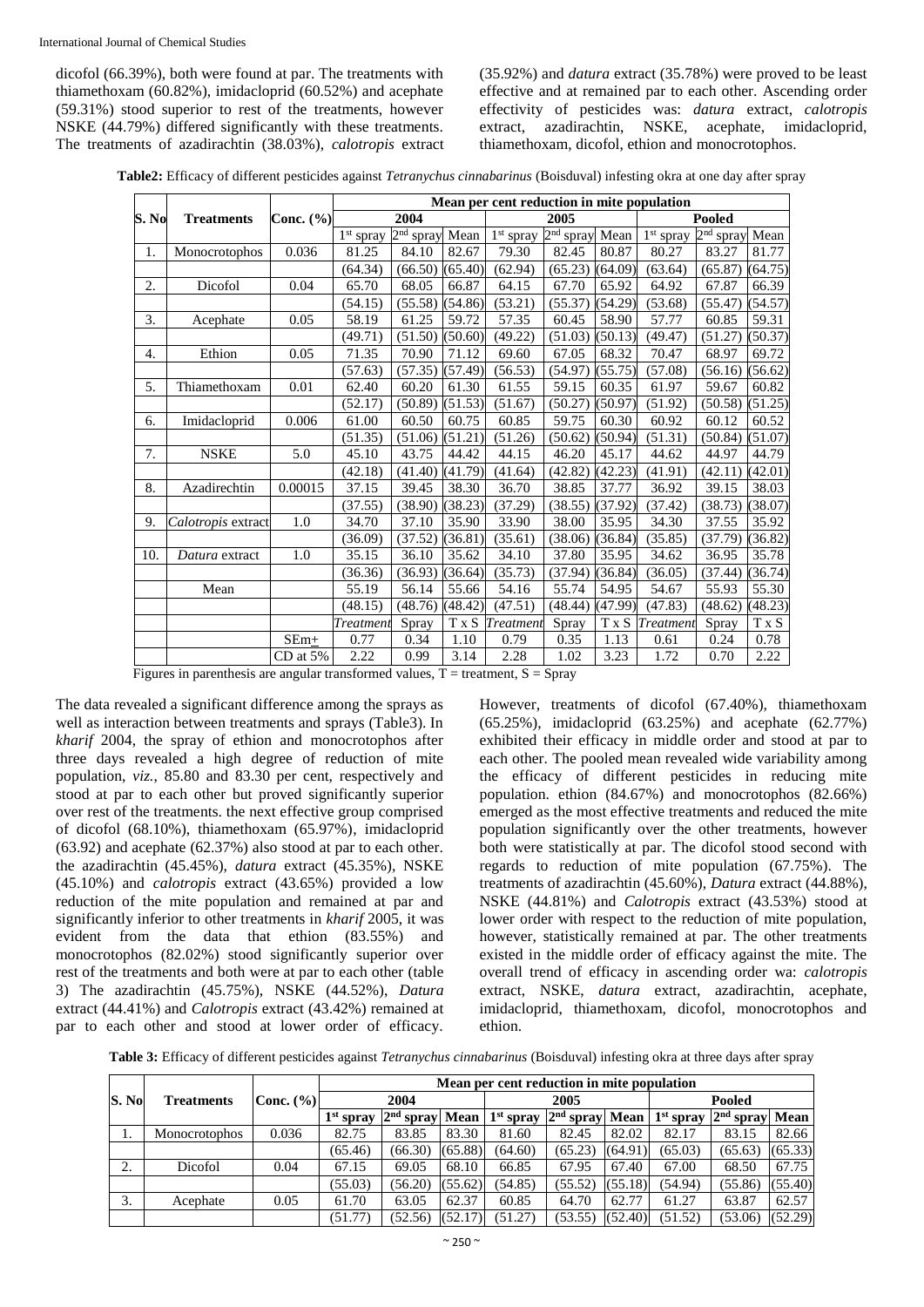| Ethion         | 0.05       | 84.15              | 87.45   | 85.80 | 81.50     | 85.60                                                                                | 83.55   | 82.82     | 86.52                                               | 84.67   |
|----------------|------------|--------------------|---------|-------|-----------|--------------------------------------------------------------------------------------|---------|-----------|-----------------------------------------------------|---------|
|                |            | (66.54)            | (69.25) |       | (64.53)   | (67.70)                                                                              | (66.07) | (65.54)   | (68.48)                                             | (67.01) |
| Thiamethoxam   | 0.01       | 65.10              | 66.85   | 65.97 | 64.70     | 65.80                                                                                | 65.25   | 64.90     | 66.32                                               | 65.61   |
|                |            | (53.79)            | (54.85) |       | (53.55)   | (54.21)                                                                              | (53.88) | (53.67)   | (54.53)                                             | (54.10) |
| Imidacloprid   | 0.006      | 63.05              | 64.80   | 63.92 | 62.90     | 65.00                                                                                | 63.95   | 62.97     | 64.90                                               | 63.93   |
|                |            | (52.56)            | (53.61) |       | (52.48)   | (53.73)                                                                              |         | (52.52)   | (53.67)                                             | (53.10) |
| <b>NSKE</b>    | 5.0        | 44.20              | 46.00   | 45.10 | 43.90     | 45.15                                                                                | 44.52   | 44.05     | 45.57                                               | 44.81   |
|                |            | (41.67)            | (42.71) |       | (41.50)   | (42.22)                                                                              |         | (41.59)   | (42.47)                                             | (42.03) |
| Azadirechtin   | 0.00015    | 45.00              | 45.90   | 45.45 | 44.80     | 46.70                                                                                | 45.75   | 44.90     | 46.30                                               | 45.60   |
|                |            | (42.13)            | (42.65) |       | (42.02)   | (43.11)                                                                              |         | (42.08)   | (42.88)                                             | (42.48) |
|                | 1.0        | 43.15              | 44.15   | 43.65 | 42.90     | 43.95                                                                                | 43.42   | 43.02     | 44.05                                               | 43.53   |
|                |            | (41.06)            | (41.64) |       | (42.07)   | (41.53)                                                                              | (41.80) | (41.57)   | (41.59)                                             | (41.58) |
| Datura extract | 1.0        | 44.85              | 45.85   | 45.35 | 43.95     | 44.87                                                                                | 44.41   | 44.40     | 45.36                                               | 44.88   |
|                |            | (42.04)            | (42.62) |       | (41.53)   | (42.06)                                                                              |         | (41.79)   | (42.34)                                             | (42.06) |
| Mean           |            | 60.11              | 60.69   | 61.90 | 59.39     | 61.21                                                                                | 60.30   | 59.75     | 61.45                                               | 60.60   |
|                |            | (51.21)            | (52.21) |       | (50.84)   | (51.89)                                                                              |         | (51.02)   | (52.05)                                             | (51.54) |
|                |            | Treatment          | Spray   | T x S | Treatment | Spray                                                                                | T x S   | Treatment | Spray                                               | T x S   |
|                | $SEm+$     | 0.88               | 0.39    | 1.25  | 0.91      | 0.40                                                                                 | 1.29    | 0.69      | 0.28                                                | 0.90    |
|                | $CD$ at 5% | 2.53               | 1.13    | 3.58  | 2.62      | 1.17                                                                                 | 3.70    | 1.96      | 0.80                                                | 2.53    |
|                |            | Calotropis extract |         |       |           | (67.90)<br>(54.32)<br>(53.09)<br>(42.19)<br>(42.39)<br>(41.35)<br>(42.33)<br>(51.71) |         |           | (53.11)<br>(41.86)<br>(42.57)<br>(41.80)<br>(51.36) |         |

Figures in parenthesis are angular transformed values,  $T =$  treatment,  $S =$  Spray

The data indicated a higher per cent reduction after seven days in mite population in all the treatments as compared to three days interval. During *kharif*, 2004, the most effective treatments were observed to be ethion and monocrotophos resulting in 88.82 and 87.01 per cent reduction, respectively; both were statistically at par. The treatments of dicofol (69.00%), thiamethoxam (67.15%) and acephate (64.15%) proved moderately effective with non-significant difference among them. these treatments were followed by imidacloprid (62.40%). The least effective treatments were NKSE (48.52%), azadirachtin (46.87%), *datura* extract (46.00%) and *calotropis* extract (44.99%). In *kharif* 2005, the most effective treatments consisted of ethion and monocrotophos and showed non-significant difference between them (table4). The second best group comprised of dicofol, thiamethoxam, acephate and imidacloprid, however, NKSE, azadirachtin, *datura* extract and *calotropis* extract proved least effective. The pooled analysis indicated after seven days that ethion and monocrotophos resulted in the highest per cent reduction in mite population with 88.61 per cent and 86.38 per cent, respectively. These two treatments stood at par to each other. The treatments of thiamethoxam, dicofol, acephate and imidacloprid could reduce the population by 72.28, 68.56, 63.76 and 61.86 per cent respectively. The least effective treatments with non-significant difference were NSKE, azadirachtin, *datura* extract and *calotropis* extract resulting in 48.48, 46.99, 45.03 and 44.28 per cent reduction in the population of mite, respectively. The efficacy of pesticides in ascending order was: *calotropis* extract, *datura* extract, azadirachtin, NSKE, imidacloprid, acephate, dicofol, thiamethoxam, monocrotophos and ethion.

|       |                    |               | Mean per cent reduction in mite population |         |         |                                                                                                          |         |         |                 |         |         |  |
|-------|--------------------|---------------|--------------------------------------------|---------|---------|----------------------------------------------------------------------------------------------------------|---------|---------|-----------------|---------|---------|--|
| S. No | <b>Treatments</b>  | Conc. $(\% )$ |                                            | 2004    |         |                                                                                                          | 2005    |         |                 | Pooled  |         |  |
|       |                    |               |                                            |         |         | $1^{st}$ spray $2^{nd}$ spray Mean $1^{st}$ spray $2^{nd}$ spray Mean $1^{st}$ spray $2^{nd}$ spray Mean |         |         |                 |         |         |  |
| 1.    | Monocrotophos      | 0.036         | 86.17                                      | 87.85   | 87.01   | 85.15                                                                                                    | 86.35   | 85.75   | 85.66           | 87.10   | 86.38   |  |
|       |                    |               | (68.17)                                    | (69.60) | (68.89) | (67.33)                                                                                                  | (68.32) | (67.83) | (67.75)         | (68.96) | (68.36) |  |
| 2.    | Dicofol            | 0.04          | 68.15                                      | 69.85   | 69.00   | 67.10                                                                                                    | 69.15   | 68.12   | 67.62           | 69.50   | 68.56   |  |
|       |                    |               | (55.64)                                    | (56.70) | (56.17) | (55.00)                                                                                                  | (56.26) | (55.63) | (55.32)         | (56.48) | (55.90) |  |
| 3.    | Acephate           | 0.05          | 63.13                                      | 65.17   | 64.15   | 64.05                                                                                                    | 62.70   | 63.37   | 63.59           | 63.93   | 63.76   |  |
|       |                    |               | (52.61)                                    | (53.83) | (53.22) | (53.16)                                                                                                  | (52.36) | (55.76) | (52.89)         | (53.10) | (52.99) |  |
| 4.    | Ethion             | 0.05          | 88.10                                      | 89.55   | 88.82   | 87.70                                                                                                    | 89.10   | 88.40   | 87.90           | 89.32   | 88.61   |  |
|       |                    |               | (69.82)                                    | (71.14) | (70.48) | (69.47)                                                                                                  | (70.72) | (70.10) | (69.65)         | (70.93) | (70.29) |  |
| 5.    | Thiamethoxam       | 0.01          | 66.05                                      | 68.25   | 67.15   | 65.45                                                                                                    | 67.38   | 66.41   | 65.75           | 78.81   | 72.28   |  |
|       |                    |               | (54.36)                                    | (55.70) | (55.03) | (54.00)                                                                                                  | (55.17) | (54.59) | (54.18)         | (55.44) | (54.81) |  |
| 6.    | Imidacloprid       | 0.006         | 61.85                                      | 62.95   | 62.40   | 60.90                                                                                                    | 61.75   | 61.32   | 61.37           | 62.35   | 61.86   |  |
|       |                    |               | (51.85)                                    | (52.51) | (52.18) | (51.30)                                                                                                  | (51.80) | (51.55) | (51.58)         | (52.16) | (51.87) |  |
| 7.    | <b>NSKE</b>        | 5.0           | 48.15                                      | 48.90   | 48.52   | 47.90                                                                                                    | 49.00   | 48.45   | 48.02           | 48.95   | 48.48   |  |
|       |                    |               | (43.94)                                    | (44.37) | (44.16) | (43.80)                                                                                                  | (44.43) | (44.12) | (43.87)         | (44.40) | (44.14) |  |
| 8.    | Azadirechtin       | 0.00015       | 47.10                                      | 46.65   | 46.87   | 46.35                                                                                                    | 47.90   | 47.12   | 46.72           | 47.27   | 46.99   |  |
|       |                    |               | (43.34)                                    | (43.08) | (43.21) | (42.91)                                                                                                  | (43.80) | (43.36) | (43.13)         | (43.44) | (43.28) |  |
| 9.    | Calotropis extract | 1.0           | 45.05                                      | 44.93   | 44.99   | 44.30                                                                                                    | 42.85   | 43.57   | 44.67           | 43.89   | 44.28   |  |
|       |                    |               | (42.12)                                    | (42.09) | (42.11) | (41.73)                                                                                                  | (40.89) | (41.31) | (41.93)         | (41.49) | (41.71) |  |
| 10.   | Datura extract     | $1.0\,$       | 46.15                                      | 45.85   | 46.00   | 44.45                                                                                                    | 43.70   | 44.07   | 45.30           | 44.77   | 45.03   |  |
|       |                    |               | (42.79)                                    | (42.62) | (42.71) | (41.81)                                                                                                  | (41.38) | (41.60) | (42.30)         | (42.00) | (42.15) |  |
|       | Mean               |               | 61.99                                      | 62.99   | 62.49   | 61.33                                                                                                    | 61.98   | 61.65   | 61.66           | 63.58   | 62.62   |  |
|       |                    |               | (52.46)                                    | (53.16) | (52.81) | (52.05)                                                                                                  | (62.51) | (52.28) | (52.26)         | (52.84) | (52.55) |  |
|       |                    |               | Treatment                                  | Spray   | T x S   | Treatment                                                                                                | Spray   |         | T x S Treatment | Spray   | T x S   |  |
|       |                    | $SEm+$        | 0.91                                       | 0.40    | 1.29    | 0.94                                                                                                     | 0.42    | 1.34    | 0.72            | 0.29    | 0.93    |  |
|       |                    | $CD$ at 5%    | 2.61                                       | 1.16    | 3.69    | 2.71                                                                                                     | 1.21    | 3.84    | 2.03            | 0.82    | 2.62    |  |

**Table 4:** Efficacy of different pesticides against *Tetranychus cinnabarinus* (Boisduval) infesting okra at seven days after spray

Figures in parenthesis are angular transformed values,  $T =$  treatment,  $S =$  Spray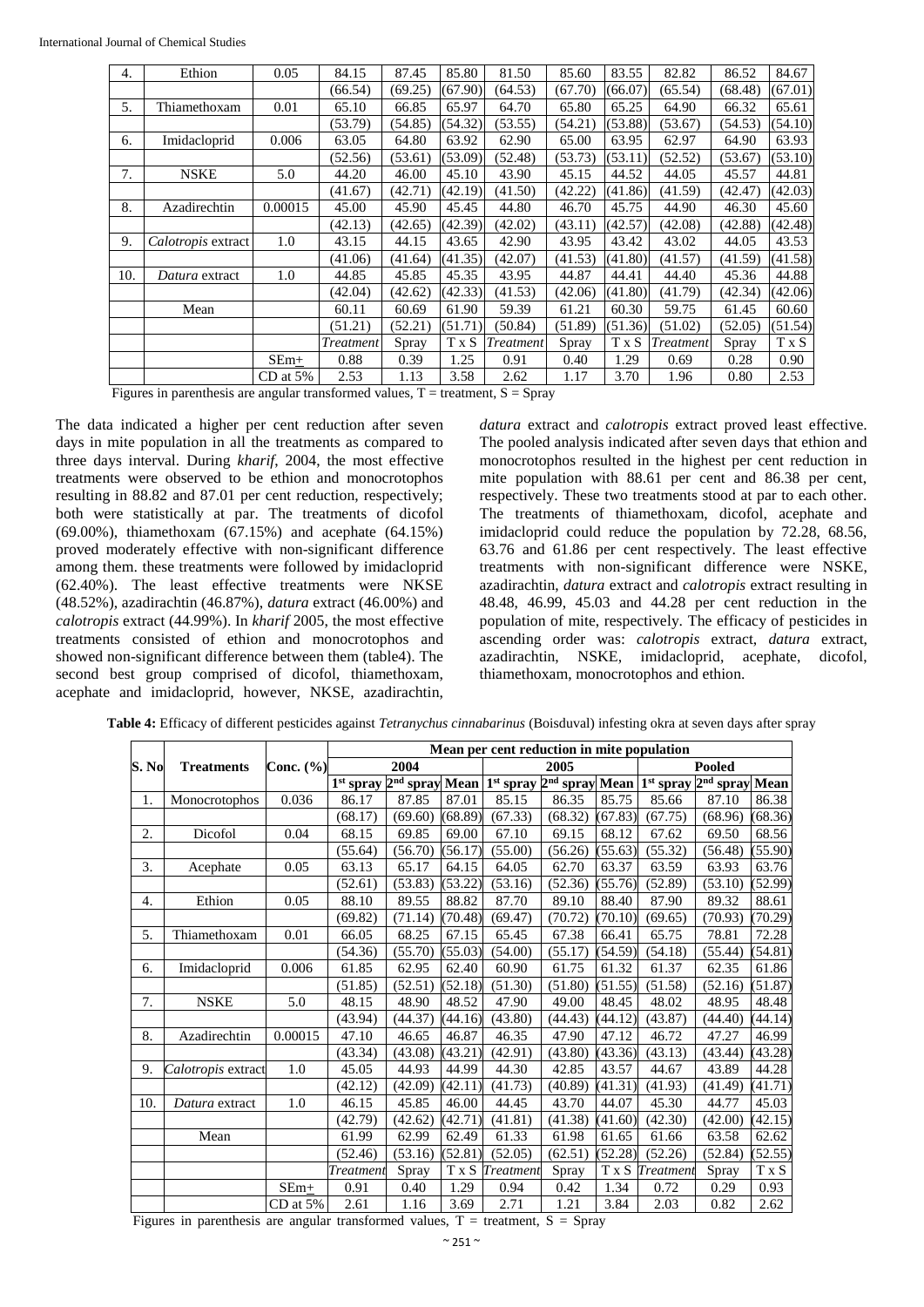The pooled data indicated that ethion and monocrotophos gave highest reduction (Table 5) after 10 days of spray in mite population with 86.86 and 85.92 per cent, respectively. These two treatments were found statistically at par. Next best treatments were dicofol (66.23%) and thiamethoxam (62.20%) and both were comparable. The treatments of acephate (61.53%) and imidacloprid (56.12%) were in middle

order, whereas azadirachtin (48.08), NSKE (47.33%), *calotropis* extract (45.21%) and *datura* extract (45.07%) proved less effective. The ascending order of efficacy was: *datura* extract, *calotropis* extract, NSKE, azadirachtin, imidacloprid, acephate, thiamethoxam, dicofol, monocrotophos and ethion.

**Table 5:** Efficacy of different pesticides against *Tetranychus cinnabarinus* (Boisduval) infesting okra at 10 days after spray

|                  |                    |               | Mean per cent reduction in mite population |             |         |                  |             |         |                  |               |                           |  |
|------------------|--------------------|---------------|--------------------------------------------|-------------|---------|------------------|-------------|---------|------------------|---------------|---------------------------|--|
| S. No            | <b>Treatments</b>  | Conc. $(\% )$ |                                            | 2004        |         |                  | 2005        |         |                  | <b>Pooled</b> |                           |  |
|                  |                    |               | 1 <sup>st</sup> spray                      | $2nd$ spray | Mean    | $1st$ spray      | $2nd$ spray | Mean    | $1st$ spray      | $2nd$ spray   | Mean                      |  |
| 1.               | Monocrotophos      | 0.036         | 87.14                                      | 85.15       | 86.14   | 86.20            | 85.19       | 85.69   | 86.67            | 85.17         | 85.92                     |  |
|                  |                    |               | (68.99)                                    | (67.33)     | (68.16) | (68.19)          | (67.37)     | (67.78) | (68.59)          | (67.35)       | (67.97)                   |  |
| 2.               | Dicofol            | 0.04          | 65.10                                      | 68.13       | 66.61   | 64.85            | 66.85       | 65.85   | 64.97            | 67.49         | 66.23                     |  |
|                  |                    |               | (53.79)                                    | (55.63)     | (54.71) | (53.64)          | (54.85)     | (54.25) | (53.72)          | (55.24)       | (54.48)                   |  |
| 3.               | Acephate           | 0.05          | 61.15                                      | 62.85       | 62.00   | 62.15            | 60.00       | 61.07   | 61.65            | 61.42         | 61.53                     |  |
|                  |                    |               | (51.44)                                    | (52.45)     | (51.95) | (52.03)          | (50.77)     | (51.40) | (51.74)          | (51.61)       | (51.67)                   |  |
| 4.               | Ethion             | 0.05          | 89.10                                      | 86.60       | 87.85   | 87.85            | 83.90       | 85.87   | 88.47            | 85.25         | 86.86                     |  |
|                  |                    |               | (70.72)                                    | (68.53)     | (69.63) | (69.60)          | (66.34)     | (67.97) | (70.16)          | (67.44)       | (68.80)                   |  |
| 5.               | Thiamethoxam       | 0.01          | 61.25                                      | 63.35       | 62.30   | 60.05            | 64.15       | 62.10   | 60.65            | 63.75         | 62.20                     |  |
|                  |                    |               | (51.50)                                    | (52.74)     | (52.12) | (50.80)          | (53.20)     | (52.00) | (51.15)          | (52.97)       | (52.06)                   |  |
| 6.               | Imidacloprid       | 0.006         | 55.45                                      | 57.65       | 56.55   | 54.75            | 56.65       | 55.70   | 55.10            | 57.15         | 56.12                     |  |
|                  |                    |               | (48.12)                                    | (49.40)     | (48.76) | (47.73)          | (48.82)     | (48.28) | (47.93)          | (49.11)       | (48.52)                   |  |
| $\overline{7}$ . | <b>NSKE</b>        | 5.0           | 48.00                                      | 46.90       | 47.45   | 47.55            | 46.90       | 47.22   | 47.77            | 46.90         | 47.33                     |  |
|                  |                    |               | (43.85)                                    | (43.22)     | (43.54) | (43.60)          | (43.22)     | (43.41) | (43.73)          | (43.22)       | (43.47)                   |  |
| 8.               | Azadirechtin       | 0.00015       | 49.85                                      | 47.55       | 48.70   | 46.95            | 48.00       | 47.47   | 48.40            | 47.77         | 48.08                     |  |
|                  |                    |               | (44.91)                                    | (43.60)     | (44.26) | (43.25)          | (43.85)     | (43.55) | (44.08)          | (43.73)       | (43.90)                   |  |
| 9.               | Calotropis extract | 1.0           | 46.10                                      | 45.75       | 45.92   | 45.35            | 43.65       | 44.50   | 45.72            | 44.70         | 45.21                     |  |
|                  |                    |               | (42.76)                                    | (42.56)     | (42.66) | (42.33)          | (41.35)     | (41.84) | (42.55)          | (41.96)       | (42.25)                   |  |
| 10.              | Datura extract     | 1.0           | 45.65                                      | 46.95       | 46.30   | 43.65            | 44.05       | 43.85   | 44.65            | 45.50         | 45.07                     |  |
|                  |                    |               | (42.50)                                    | (43.25)     | (42.88) | (41.35)          | (41.58)     | (41.47) | (41.93)          | (42.42)       | (42.17)                   |  |
|                  | Mean               |               | 60.87                                      | 61.08       | 60.98   | 59.94            | 59.93       | 59.93   | 60.40            | 60.51         | 60.45                     |  |
|                  |                    |               | (51.86)                                    | (51.87)     | (51.86) | (51.25)          | (51.14)     | (51.19) | (51.56)          | (51.50)       | (51.53)                   |  |
|                  |                    |               | Treatment                                  | Spray       | T x S   | <b>Treatment</b> | Spray       | T x S   | <b>Treatment</b> | Spray         | $\mathbf{T}\ge\mathbf{S}$ |  |
|                  |                    | $SEm+$        | 0.89                                       | 0.39        | 1.25    | 0.90             | 0.40        | 1.28    | 0.69             | 0.28          | 0.89                      |  |
|                  |                    | $CD$ at $5%$  | 2.54                                       | 1.14        | 3.60    | 2.60             | 1.16        | 3.67    | 1.96             | 0.80          | 2.53                      |  |

Figures in parenthesis are angular transformed values,  $T =$  treatment,  $S =$  Spray

The data revealed a significant difference among the sprays, as well as interaction between treatments and sprays (Table 6). The data indicated after 15 days of spray that the treatments of ethion (74.25%) and monocrotophos (71.22%) proved most effective and did not differ significantly and proved superior over rest of the treatments. The next group in order of efficacy comprised of dicofol (59.87%), thiamethoxam (58.88%) and acephate (56.07%). The imidacloprid (48.10%), NKSE (49.02%) and azadirachtin (45.32%) stood in middle order of efficacy and remained statistically at par to each other. The treatments of *calotropis*  extract (35.34%) and *datura* extract (34.61%) exhibited lower order of efficacy. Further first and second spray did not differ significantly, however, second spray was more effective in reducing mite population. As revealed in *kharif* 2005, the data were consistent with that of *kharif*, 2004 but the reduction in mite population with different treatments vary to some extent. The best effective treatments were found to be ethion and monocrotophos with a reduction of 77.02 and 73.25 per cent, respectively, both were statistically at par. These treatments were followed by dicofol (61.20%), thiamethoxam (58.82%) and acephate (56.40%). The *calotropis* extract (35.50%) and *datura* extract (34.60%) were found in lowest order of efficacy with respect to reduction in mite population and differed non-significantly. the other treatments stood in the middle order of efficacy. The pooled mean revealed a significant difference between ethion (75.88%) and

monocrotophos (72.23%), the best molecules in their efficacy. These treatments differed significantly with next effective molecules, the dicofol (60.53%) and thiamethoxam (58.85%). The acephate (56.21%) differed non-significantly with thiamethoxam (58.85%). the *calotropis* extract (35.34%) and *datura* extract (34.61%) were at par in their efficacy and ranked in the lowest order. The rest of the treatments stood in the middle order with non-significant difference among treatments. The ascending order of efficacy was: *datura*  extract, *calotropis* extract, azadirachtin, NSKE, imidacloprid, acephate, thiamethoxam, dicofol, monocrotophos and ethion. The overall efficacy of pesticidal treatments at one, three, seven, 10 and 15 days intervals against mite population revealed ethion (0.05%) as most effective followed by monocrotophos (0.036%). The treatments of NSKE (5%), azadirachtin (0.00015%), *datura* extract (1%) proved least effective followed by *calotropis* extract (1%). The treatments

of dicofol (0.04%), thiamethoxam (0.01%), acephate (0.05%) and imidacloprid (0.006%) existed in the middle order of effectiveness. On the basis of overall efficacy of pesticidal treatment at one, three, seven, 10 and 15 days intervals against mite population revealed ethion 50 EC (0.05%) as most effective followed by

monocrotophos 36 SL (0.036%). The treatments of dicofol 18.5 EC (0.04%), thiamethoxam 25 WG (0.01%) acephate 75 SP (0.05%) and imidacloprid 17.8 SL (0.006%) existed in the middle order of effectiveness. The treatments of NSKE (5%),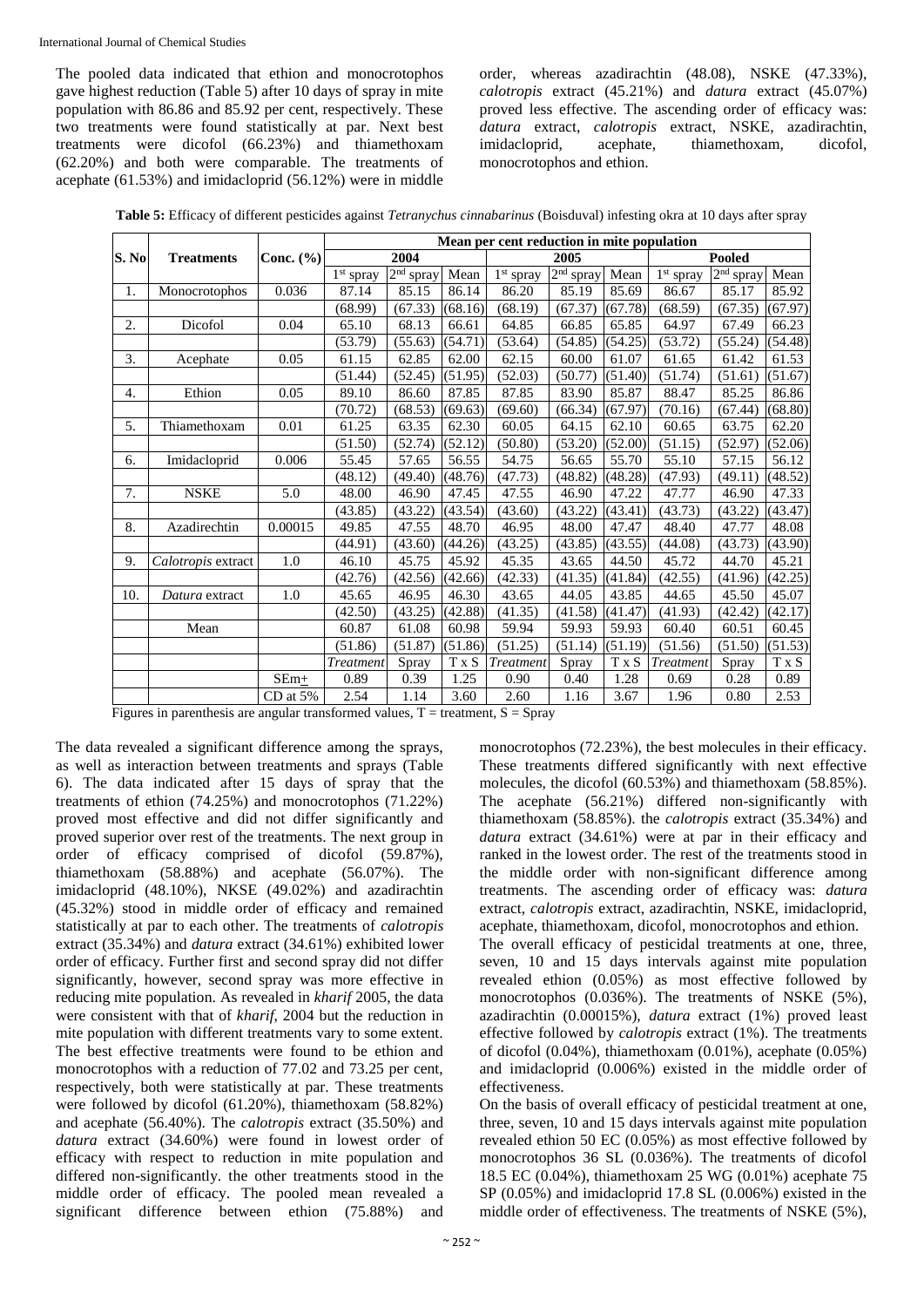azadirachtin 0.03 EC (0.00015%) and *datura* extract (1%) proved least effective followed by *calotropis* extract (1%). Chinniah (2001) [11] also evaluated different pesticides against *T. cinnabarinus* infesting okra during *kharif* season and found ethion (0.1%) as most effective registering (80%) mortality and ranked first in order of efficacy very well support the present findings. Likewise, Sharma (2006)<sup>[28]</sup> evaluated 11 pesticides against *T. neocalidonicus* in arid and semi-arid conditions of Rajasthan infesting brinjal crop and found ethion (0.05%) as found most effective followed by monocrotophos (0.03%) fully conforms the present studies. Ethion (0.05%) has registered highest mortality of the mite, *Polyphagotarsonemus latus* on chilli crop fully support the present findings (Anonymous, 2000)<sup>[3, 4]</sup>. However, studies conducted on efficacy of different pesticides against, *P. latus* infesting chilli by Sharma  $(2004)$ <sup>[27]</sup> in arid and semi-arid condition of Rajasthan showed superiority of monocrotophos (0.05%) over other pesticides support the present findings as monocrotophos has been found at par with ethion. Monocrotophos was also proved effective by various workers in the control of *T. cinnabarinus* infesting cotton (EL-Sebae *et al.*, 1976-77) [12] and cassava (Lal and Pillai, 1984) [19] in

Kerala state. Sivakumar and Marimuthu  $(1987)$ <sup>[29]</sup> reported that ethion 0.05 per cent caused maximum suppression of mite, *T. cinnabarinus* on betelvine followed by dicofol 0.05 per cent, support the present investigations. During present findings, dicofol (0.04%), thiamethoxam (0.01%), acephate (0.05%) and imidacloprid (0.06%) existed in the middle order of effectiveness. Contrary to this Puttaswamy and Channa Basavanna (1976)<sup>[20]</sup> tested the relative efficacy of different acaricides against *T. neocalidonichus* on caster plants in Karnataka and found all the chemicals effective, however, carbophenothion, dicofol and quinomethionate proved better than others. Never the less, Rai *et al.* (1991) <sup>[23]</sup> reported that dicofol (0.04%) provided maximum reduction of okra mites, *T. macfarlanei* in Gujarat followed by monocrotophos (0.05%) does not support the present findings. During present investigations botanical pesticides proved least effective. Some botanicals with conventional pesticides tested against, *T. neocalidonicus* under laboratory conditions revealed that conventional pesticides were better than botanicals as reported by Sharanabasavana *et al.* (1999)<sup>[26]</sup> support the present findings.

|       |                    |            | Mean per cent reduction in mite population |                            |         |                       |                            |         |                 |                       |         |  |
|-------|--------------------|------------|--------------------------------------------|----------------------------|---------|-----------------------|----------------------------|---------|-----------------|-----------------------|---------|--|
| S. No | <b>Treatments</b>  | Conc. (%)  | 2004                                       |                            |         |                       | 2005                       |         |                 | <b>Pooled</b>         |         |  |
|       |                    |            | $1st$ spray                                | 2 <sup>nd</sup> spray Mean |         | 1 <sup>st</sup> spray | 2 <sup>nd</sup> spray Mean |         | $1st$ spray     | 2 <sup>nd</sup> spray | Mean    |  |
| 1.    | Monocrotophos      | 0.036      | 70.15                                      | 72.30                      | 71.22   | 74.85                 | 71.65                      | 73.25   | 72.50           | 71.97                 | 72.23   |  |
|       |                    |            | (56.88)                                    | (58.24)                    | (57.56) | (59.90)               | (57.83)                    | (58.87) | (58.39)         | (58.04)               | (58.21) |  |
| 2.    | Dicofol            | 0.04       | 61.10                                      | 58.65                      | 59.87   | 59.35                 | 63.05                      | 61.20   | 60.22           | 60.85                 | 60.53   |  |
|       |                    |            | (51.41)                                    | (49.98)                    | (50.70) | (50.39)               | (52.56)                    | (51.48) | (50.90)         | (51.27)               | (51.09) |  |
| 3.    | Acephate           | 0.05       | 55.05                                      | 57.00                      | 56.02   | 54.65                 | 58.15                      | 56.40   | 54.85           | 57.57                 | 56.21   |  |
|       |                    |            | (47.90)                                    | (49.02)                    | (48.46) | (47.67)               | (49.69)                    | (48.68) | (47.79)         | (49.36)               | (48.57) |  |
| 4.    | Ethion             | 0.05       | 73.65                                      | 75.85                      | 74.75   | 76.05                 | 78.00                      | 77.02   | 74.85           | 76.92                 | 75.88   |  |
|       |                    |            | (59.11)                                    | (60.57)                    | (59.84) | (60.70)               | (62.03)                    | (61.37) | (59.91)         | (61.30)               | (60.60) |  |
| 5.    | Thiamethoxam       | 0.01       | 58.10                                      | 59.66                      | 58.88   | 56.60                 | 61.05                      | 58.82   | 57.35           | 60.35                 | 58.85   |  |
|       |                    |            | (49.66)                                    | (50.57)                    | (50.12) | (48.79)               | (51.38)                    | (50.09) | (49.23)         | (50.98)               | (50.10) |  |
| 6.    | Imidacloprid       | 0.006      | 47.15                                      | 49.05                      | 48.10   | 50.05                 | 53.15                      | 51.60   | 48.60           | 51.10                 | 49.85   |  |
|       |                    |            | (43.37)                                    | (44.46)                    | (43.92) | (45.03)               | (46.81)                    | (45.92) | (44.20)         | (45.64)               | (44.92) |  |
| 7.    | <b>NSKE</b>        | 5.0        | 50.65                                      | 47.75                      | 49.20   | 48.65                 | 49.00                      | 48.82   | 49.65           | 48.37                 | 49.01   |  |
|       |                    |            | (45.37)                                    | (43.71)                    | (44.54) | (44.23)               | (44.43)                    | (44.33) | (44.80)         | (44.07)               | (44.44) |  |
| 8.    | Azadirechtin       | 0.00015    | 47.50                                      | 43.15                      | 45.32   | 46.10                 | 48.20                      | 47.15   | 46.80           | 45.67                 | 46.23   |  |
|       |                    |            | (43.57)                                    | (41.06)                    | (42.32) | (42.76)               | (43.97)                    | (43.37) | (43.17)         | (42.52)               | (42.84) |  |
| 9.    | Calotropis extract | 1.0        | 34.40                                      | 36.00                      | 35.20   | 32.85                 | 38.15                      | 35.50   | 33.62           | 37.07                 | 35.34   |  |
|       |                    |            | (35.91)                                    | (36.87)                    | (36.39) | (34.97)               | (38.15)                    | (36.56) | (35.44)         | (37.51)               | (36.48) |  |
| 10.   | Datura extract     | 1.0        | 38.15                                      | 33.10                      | 35.62   | 31.45                 | 35.75                      | 33.60   | 34.80           | 34.42                 | 34.61   |  |
|       |                    |            | (38.15)                                    | (35.12)                    | (36.64) | (34.11)               | (36.72)                    | (35.42) | (36.13)         | (35.92)               | (36.03) |  |
|       | Mean               |            | 53.59                                      | 53.25                      | 53.41   | 53.06                 | 55.61                      | 54.33   | 53.32           | 54.52                 | 53.87   |  |
|       |                    |            | (47.13)                                    | (46.96)                    | (47.05) | (46.86)               | (48.36)                    | (47.61) | (46.99)         | (47.66)               | (47.33) |  |
|       |                    |            | Treatmeni                                  | Spray                      |         | T x S Treatment       | Spray                      |         | T x S Treatment | Spray                 | T x S   |  |
|       |                    | $SEm+$     | 0.81                                       | 0.36                       | 1.15    | 0.86                  | 0.38                       | 1.21    | 0.65            | 0.26                  | 0.83    |  |
|       |                    | $CD$ at 5% | 2.33                                       | 1.04                       | 3.30    | 2.46                  | 1.10                       | 3.48    | 1.83            | 0.74                  | 2.36    |  |

**Table 6:** Efficacy of different pesticides against *Tetranychus cinnabarinus* (Boisduval) infesting okra at 15 days after spray

Figures in parenthesis are angular transformed values,  $T =$  treatment,  $S =$  Spray

#### **Conclusion**

It is concluded that the overall efficacy of pesticidal treatments at one, three, seven, ten and 15 days intervals against mite population revealed ethion (0.05%) as most effective followed by monocrotophos (0.036%). The treatments of dicofol (0.04%), thiamethoxam (0.01%), acephate (0.05%) and imidacloprid (0.006%) existed in the middle order of effectiveness. The treatments of NSKE (5%), azadirachtin (0.00015%), *datura* extract (1%) proved least effective followed by *calotropis* extract (1%).

#### **Acknowledgement**

The authors are highly thankful to the Dean, S.K.N. College of Agriculture, Jobner for providing necessary facilities to conduct the experiments.

#### **References**

- 1. Abbott WS. A method of computing the effectiveness of an insecticide. Journal of Economic Entomology. 1925; 18:265-267.
- 2. Ambegaonkar JK, Bilapate GG. Growth, development and biometrics of *Earias vitella* (Fab.) on cotton and